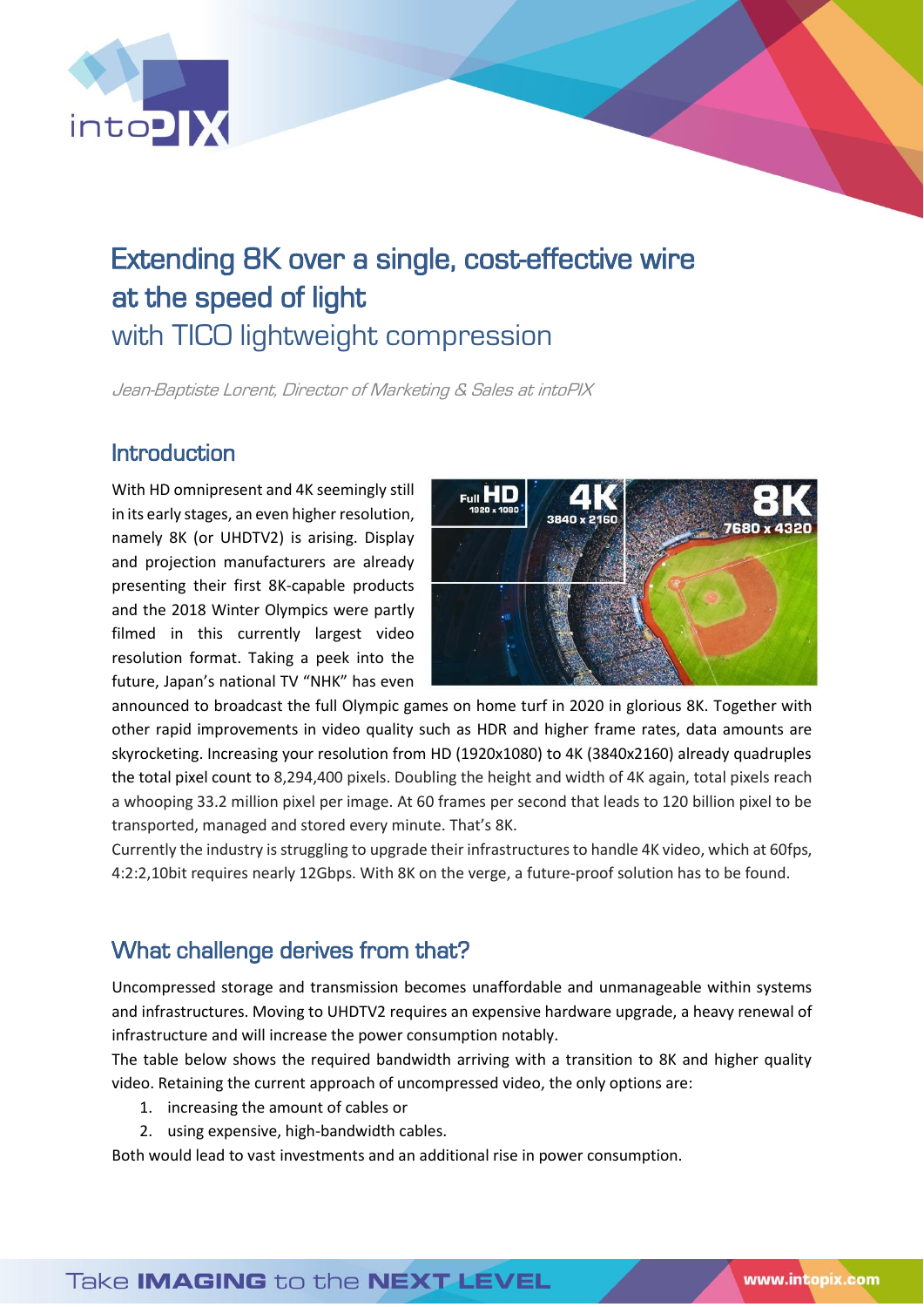| <b>Resolution</b> | Format                 | <b>Bitrate</b> | <b>Interface (SDI)</b> | Interface (IP) |
|-------------------|------------------------|----------------|------------------------|----------------|
| HD                | 60i, 4:2:2, 10 bit     | 1.485 Gbps     | HD-SDI                 | 10GbE          |
| 4К                | 60p, 4:2:2, 10 bit     | 11.88 Gbps     | $4x$ 3G-SDI            | 25GbE          |
| 8K                | 60p, dual green, 10bit | 23.76 Gbps     | 8x 3G-SDI              | 40GbE          |
|                   |                        |                | 16x 3G-SDI             |                |
| 8Κ                | 60p, 4:2:2, 10 bit     | 47.52 Gbps     | 4x 12G-SDI             | 100GbE         |

## Existing solutions for carrying 8K uncompressed

In an **SDI** setting, 8K 60P, 4:2:2, 10bit would require the distribution of a single video stream over 16 3G-SDI cables or 4x 12G-SDI cables. This in turn increases the number of I/O interfaces and cross points in a matrix switcher, making it necessary to use an 80x80 matrix switcher. Ultimately, a very complex setup that can easily lead to unstable operation.

Use of standard IT technologies, building an agile, flexible, reconfigurable and scalable workflow, dealing agnostically with a multiplicity of formats with a ubiquitous accessibility  $-$  all these are advantages of IP. Working with a modern **IP based infrastructure**, the 48Gbps of an 8K stream however, would force implementers to settle on the usage of 100Gb Ethernet connections. A technology that is currently extremely costly, and thereby eliminates a major advantage of using COTS IP products.

The new **Ultra High Speed HDMI** (or HDMI 2.1) extends the original 18Gbps bandwidth of HDMI 2.0 to the exact 48Gbps necessary for 8K 60p video transport. Compared to SDI and Ethernet however, HDMI does not provide sufficient cable length. It is often needed to use specific extenders that also will often leverage CAT5 or CAT 6 Ethernet cables.

### Our suggested Solution: TICO compression

The solution to this issue is a video codec that behaves like uncompressed video in terms of quality, latency and complexity. Lightly compressed storage and transmission remains affordable and manageable within systems and infrastructures. It involves a low-cost hardware upgrade and reduces the renewal of infrastructures for the same power consumption.

### What is TICO compression

Available in FPGAs and on CPU & GPU, intoPIX TICO is a lightweight mezzanine compression codec that has been specifically designed to achieve lossless quality at low compression ratios, for a very low FPGA complexity and cost. It is an intra-frame codec, which makes it perfectly suitable for low-latency applications in comparison to inter-frame codecs that require frame buffers and thus reduce speed. The mezzanine codec's line-based latency translates into less than 1 millisecond that is induced to the workflow.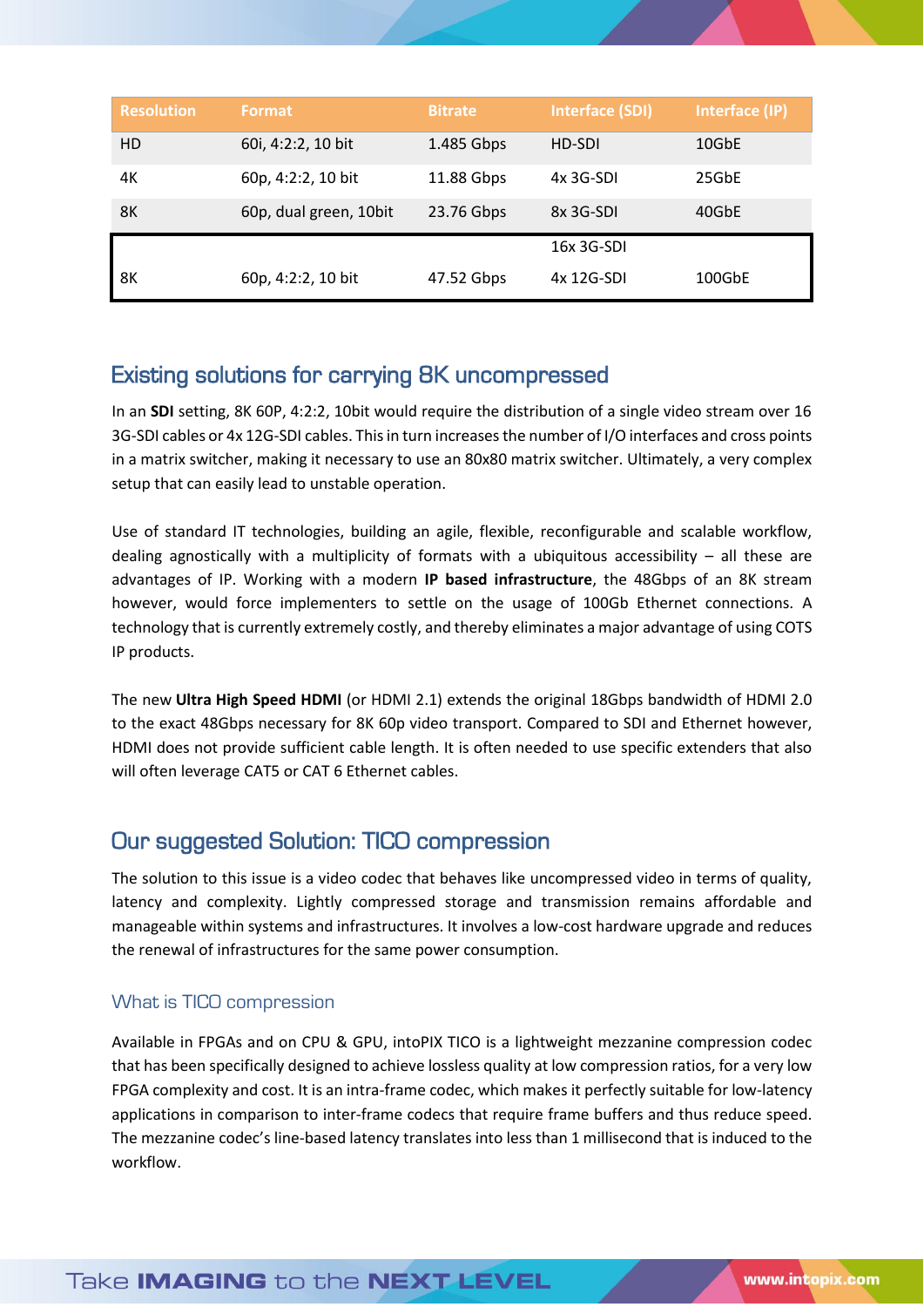The technology has been invented by intoPIX and uses a novel Tiny Entropy COder (TECO). It has been submitted at the SMPTE as RDD35, which was subsequently be adopted as basis to the development of TICO-XS (the new coming ISO standardized JPEG XS) . In fact, TICO is currently the most deployed codec in the broadcast market



for HD & 4K studio over IP infrastructures. Thus using it for 8K seems to come naturally. With a compression ratio of 2:1 to 6:1, it drastically reduces bandwidth occupied by video data, enabling its users to transport 8K 60p videos over a standard 10Gb Ethernet system or a single 12G-SDI cable.

#### TICO SMPTE RDD35 features:

- Supports 8K and UltraHD 8K video at frame rates up to 60 fps
- Robust to multiple en-/decoding generations
- Supports 4:2:0 & 4:2:2 workflows up to 12bit
- Smallest use of logic & memory (no external DDR), for FPGA (Intel / Xilinx) or ASIC
- Runs 8K on CPU & single GPU
- Best quality up to 6:1 compression (from math. to visually lossless)
- Few pixel lines of latency (less than 1 milliseconds end-to-end)
- Embedded downscaler to decode 4K resolution from 8K TICO source without additional processing



#### TICO over single cable transport schemes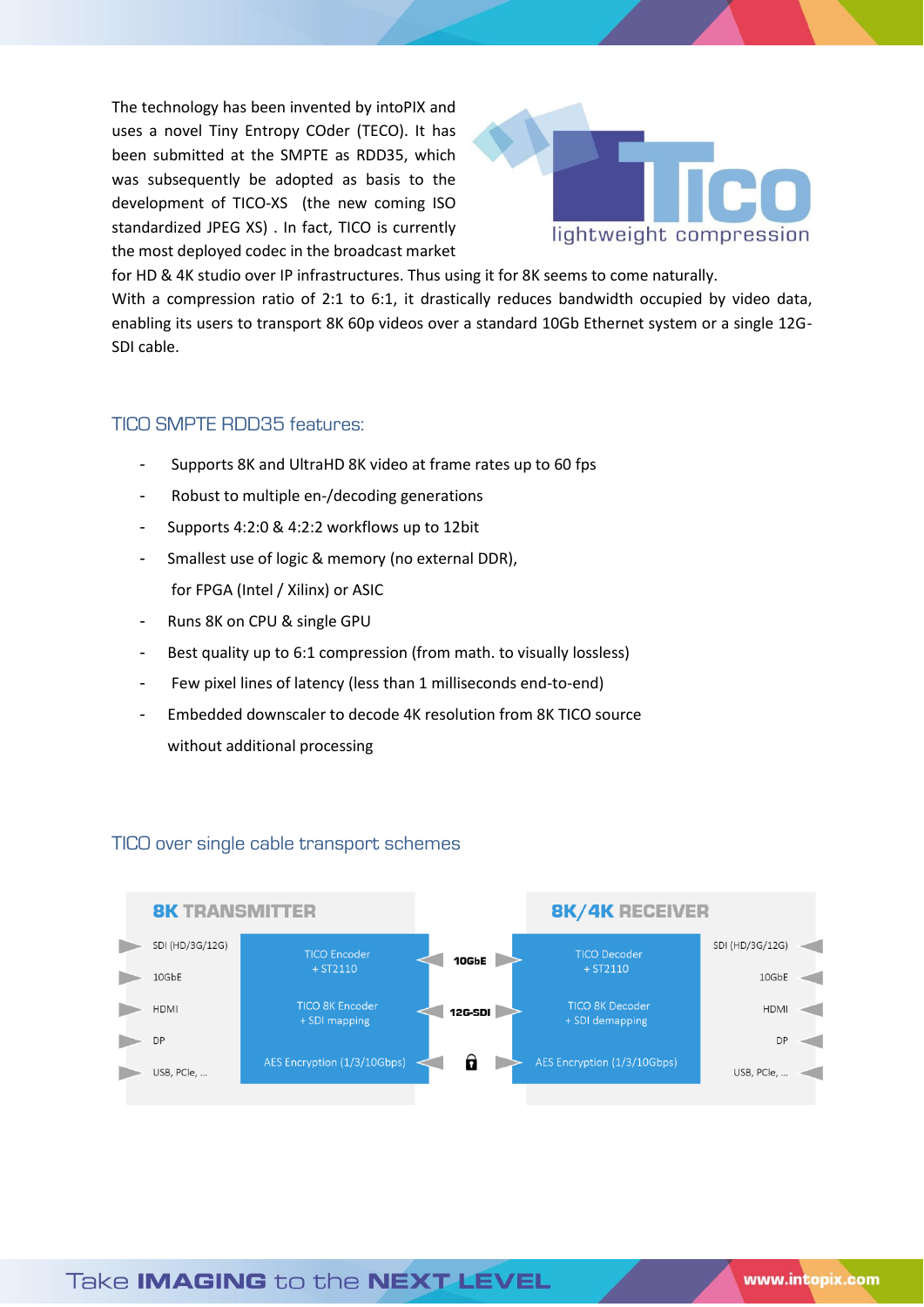# 8K TICO on 10GbE

In a time of rising resolutions and the constant need for simplified connectivity (of things), many AV professionals are switching to IP-based infrastructures. TICO compression can reduce the bandwidth of an 8K 60p video stream to less than 8Gbps while remaining lossless quality and inducing virtually no latency. This enables users to run it over standard 10GbE networks (and CAT6 cables & switch) – a currently extremely cost-effective installation with the additional advantage of simple cable length extension by adding a switch every 100 meters.



#### A standardized way to transport 8K with TICO over RTP IP (like SMPTE ST 2110)

Until now, we have used recommended SMPTE ST 2022-5/6 to transport video (SDI over IP). Both of these are "multiplex" standards, where the video, audio, and ancillary data signals (plus blanking and padding) are wrapped into a SDI frame and transported as a single IP stream. A Recipient who wants just one element still has to transport and take the whole stream from the network, in order to extract the part they want.

SMPTE ST 2110 (uncompressed over IP) puts each part of the signal into a different stream: Video, Audio(s), and ANC(s) all separately routable.

The TICO RDD35 standard includes the RTP payload specifications for TICO compressed over IP.

### 8K TICO on 12G-SDI

Especially the broadcast industry is massively invested in SDI infrastructures and prolong a costly conversion to Ethernet. To avoid the management of more cables, complex interfaces, additional complexity and the splitting of one stream over multiple cables, TICO 8K compression can enable its users to retain their current 16x3G-SDI or 4x12G-SDI cabling and still transport 8K video.

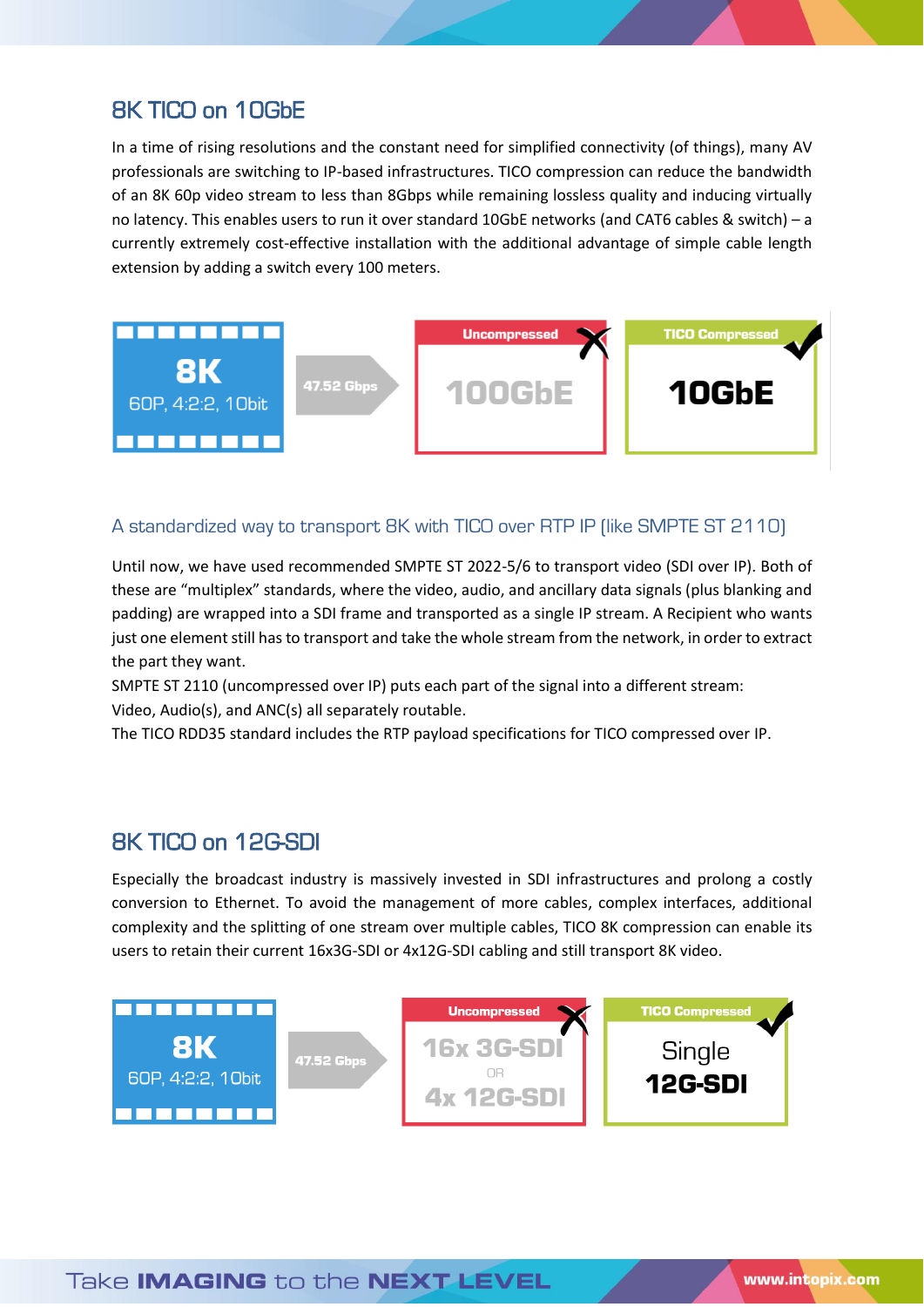Deploying mezzanine compression for 8K not only saves cost, but also greatly reduces power consumption and infrastructure complexity. Next to a reduced amount of cables, TICO compression also reduces the amount of cross-points in a matrix switcher from 6400 to a mere 25.



#### A standardized way to transport 8K with TICO over SDI

The transport of TICO compressed video over SDI is described in the SMPTE RDD35. It specifies specifies TICO bitstream mapping and detection in 3G-SDI environments (including protecting the EAV/SAV codes). The transport of these 3G bitstreams over a quad-link serial digital interface, operating at a nominal rate of 12 Gb/s, is then defined by the SMPTE ST 2082.

### Real examples from the field

Japanese national TV broadcaster NHK has already successfully implemented TICO for 8K over 12G-SDI and 10GbE – a crucial cornerstone for consolidating their leading role in 8K broadcast. Already demonstrating their implementations at NAB and IBC earlier on in the year, and with a first in-field test during the PyoengChang Winter Olympics, the Japan Broadcasting Corporation (NHK)<sup>1</sup> will launch their first 8K UHDTV channel in December 2018 under the name 8K Super Hi-Vision.

### Solutions for multiple platforms

Implementable on various platforms, TICO compression is a versatile solution that offers its users the possibility to run the compression algorithm on FPGA, ASIC, CPU or GPU – all including the codec's previously described features without limitations.

*<sup>1</sup>To read more about NHK's 8K broadcasting efforts visit their website or read the white paper:  [http://www.nhk.or.jp/8k/indexe.html](http://www.nhk.or.jp/8k/index_e.html) <https://ieeexplore.ieee.org/document/8281417/>*

Take **IMAGING** to the **NEXT LEVEL**